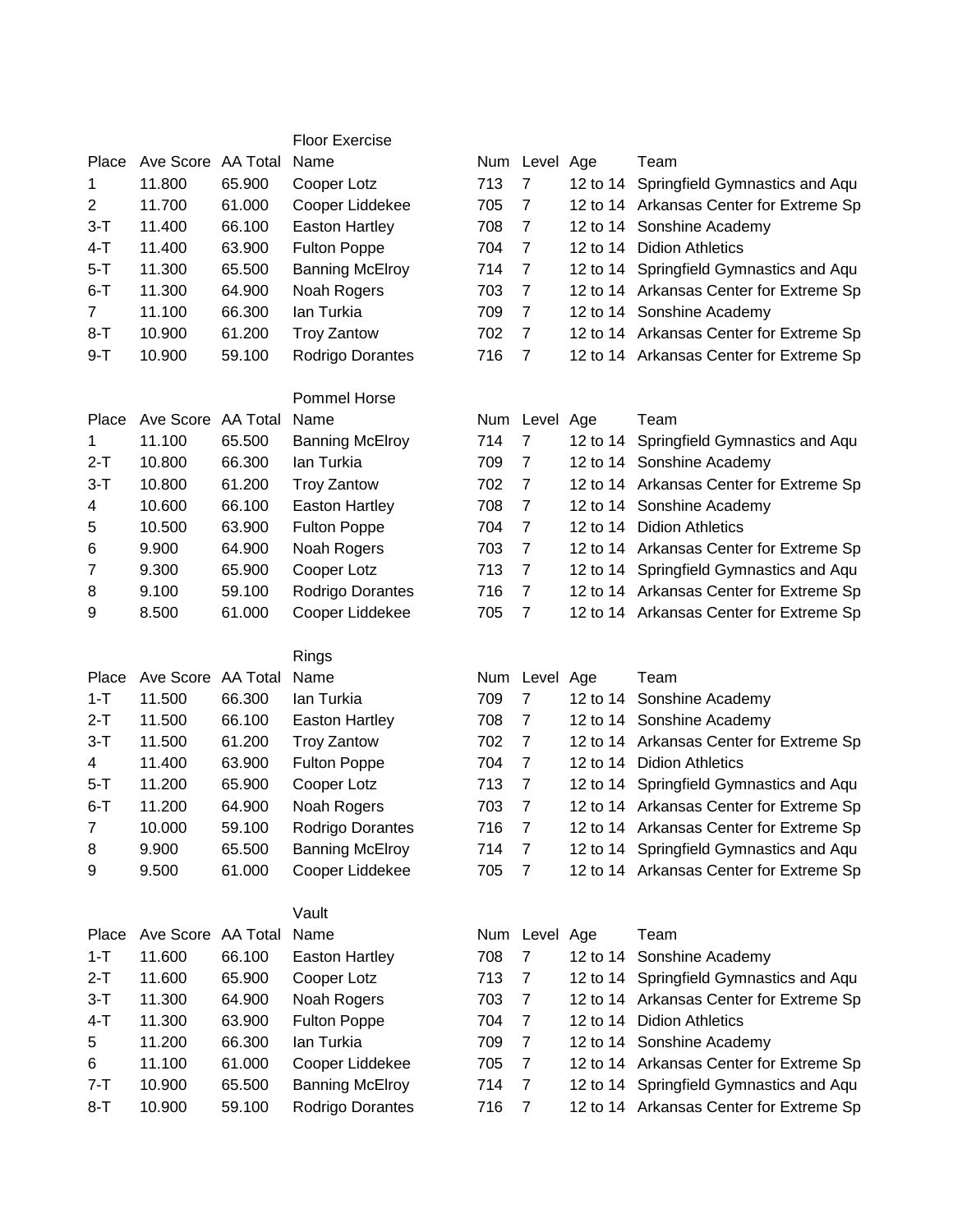|                  |                    |        | <b>Parallel Bars</b>   |     |                |          |                                         |
|------------------|--------------------|--------|------------------------|-----|----------------|----------|-----------------------------------------|
| Place            | Ave Score AA Total |        | Name                   |     | Num Level Age  |          | Team                                    |
| 1                | 11.200             | 65.500 | <b>Banning McElroy</b> | 714 | $\overline{7}$ | 12 to 14 | Springfield Gymnastics and Aqu          |
| $\mathbf 2$      | 11.000             | 65.900 | Cooper Lotz            | 713 | $\overline{7}$ |          | 12 to 14 Springfield Gymnastics and Aqu |
| 3                | 10.900             | 66.300 | lan Turkia             | 709 | $\overline{7}$ |          | 12 to 14 Sonshine Academy               |
| $4 - T$          | 10.500             | 64.900 | Noah Rogers            | 703 | $\overline{7}$ |          | 12 to 14 Arkansas Center for Extreme Sp |
| $5 - T$          | 10.500             | 61.000 | Cooper Liddekee        | 705 | $\overline{7}$ |          | 12 to 14 Arkansas Center for Extreme Sp |
| 6                | 10.100             | 66.100 | <b>Easton Hartley</b>  | 708 | $\overline{7}$ |          | 12 to 14 Sonshine Academy               |
| $\overline{7}$   | 9.700              | 63.900 | <b>Fulton Poppe</b>    | 704 | $\overline{7}$ |          | 12 to 14 Didion Athletics               |
| 8                | 9.200              | 59.100 | Rodrigo Dorantes       | 716 | $\overline{7}$ |          | 12 to 14 Arkansas Center for Extreme Sp |
| 9                | 6.800              | 61.200 | <b>Troy Zantow</b>     | 702 | $\overline{7}$ |          | 12 to 14 Arkansas Center for Extreme Sp |
|                  |                    |        | High Bar               |     |                |          |                                         |
| Place            | Ave Score AA Total |        | Name                   |     | Num Level Age  |          | Team                                    |
| 1                | 11.100             | 65.500 | <b>Banning McElroy</b> | 714 | $\overline{7}$ |          | 12 to 14 Springfield Gymnastics and Aqu |
| $\overline{2}$   | 11.000             | 65.900 | Cooper Lotz            | 713 | $\overline{7}$ |          | 12 to 14 Springfield Gymnastics and Aqu |
| $3 - T$          | 10.900             | 66.100 | <b>Easton Hartley</b>  | 708 | $\overline{7}$ |          | 12 to 14 Sonshine Academy               |
| $4-T$            | 10.900             | 61.200 | <b>Troy Zantow</b>     | 702 | $\overline{7}$ |          | 12 to 14 Arkansas Center for Extreme Sp |
| 5                | 10.800             | 66.300 | lan Turkia             | 709 | $\overline{7}$ |          | 12 to 14 Sonshine Academy               |
| 6                | 10.700             | 64.900 | Noah Rogers            | 703 | $\overline{7}$ |          | 12 to 14 Arkansas Center for Extreme Sp |
| $\overline{7}$   | 9.700              | 61.000 | Cooper Liddekee        | 705 | $\overline{7}$ |          | 12 to 14 Arkansas Center for Extreme Sp |
| 8                | 9.600              | 63.900 | <b>Fulton Poppe</b>    | 704 | $\overline{7}$ |          | 12 to 14 Didion Athletics               |
| 9                | 9.000              | 59.100 | Rodrigo Dorantes       | 716 | $\overline{7}$ |          | 12 to 14 Arkansas Center for Extreme Sp |
|                  |                    |        | All Around             |     |                |          |                                         |
| Place            | <b>AA Total</b>    | Hi Sc  | Name                   |     | Num Level Age  |          | Team                                    |
| 1                | 66.300             | 11.500 | lan Turkia             | 709 | $\overline{7}$ |          | 12 to 14 Sonshine Academy               |
| $\boldsymbol{2}$ | 66.100             | 11.600 | <b>Easton Hartley</b>  | 708 | $\overline{7}$ |          | 12 to 14 Sonshine Academy               |
| 3                | 65.900             | 11.800 | Cooper Lotz            | 713 | $\overline{7}$ |          | 12 to 14 Springfield Gymnastics and Aqu |
| 4                | 65.500             | 11.300 | <b>Banning McElroy</b> | 714 | $\overline{7}$ |          | 12 to 14 Springfield Gymnastics and Aqu |
| 5                | 64.900             | 11.300 | Noah Rogers            | 703 | $\overline{7}$ |          | 12 to 14 Arkansas Center for Extreme Sp |
| 6                | 63.900             | 11.400 | <b>Fulton Poppe</b>    | 704 | $\overline{7}$ |          | 12 to 14 Didion Athletics               |
| $\overline{7}$   | 61.200             | 11.500 | <b>Troy Zantow</b>     | 702 | $\overline{7}$ |          | 12 to 14 Arkansas Center for Extreme Sp |
| 8                | 61.000             | 11.700 | Cooper Liddekee        | 705 | $\overline{7}$ |          | 12 to 14 Arkansas Center for Extreme Sp |
| 9                | 59.100             | 10.900 | Rodrigo Dorantes       | 716 | $\overline{7}$ |          | 12 to 14 Arkansas Center for Extreme Sp |
|                  |                    |        |                        |     |                |          |                                         |

10.300 61.200 Troy Zantow 702 7 12 to 14 Arkansas Center for Extreme Sp